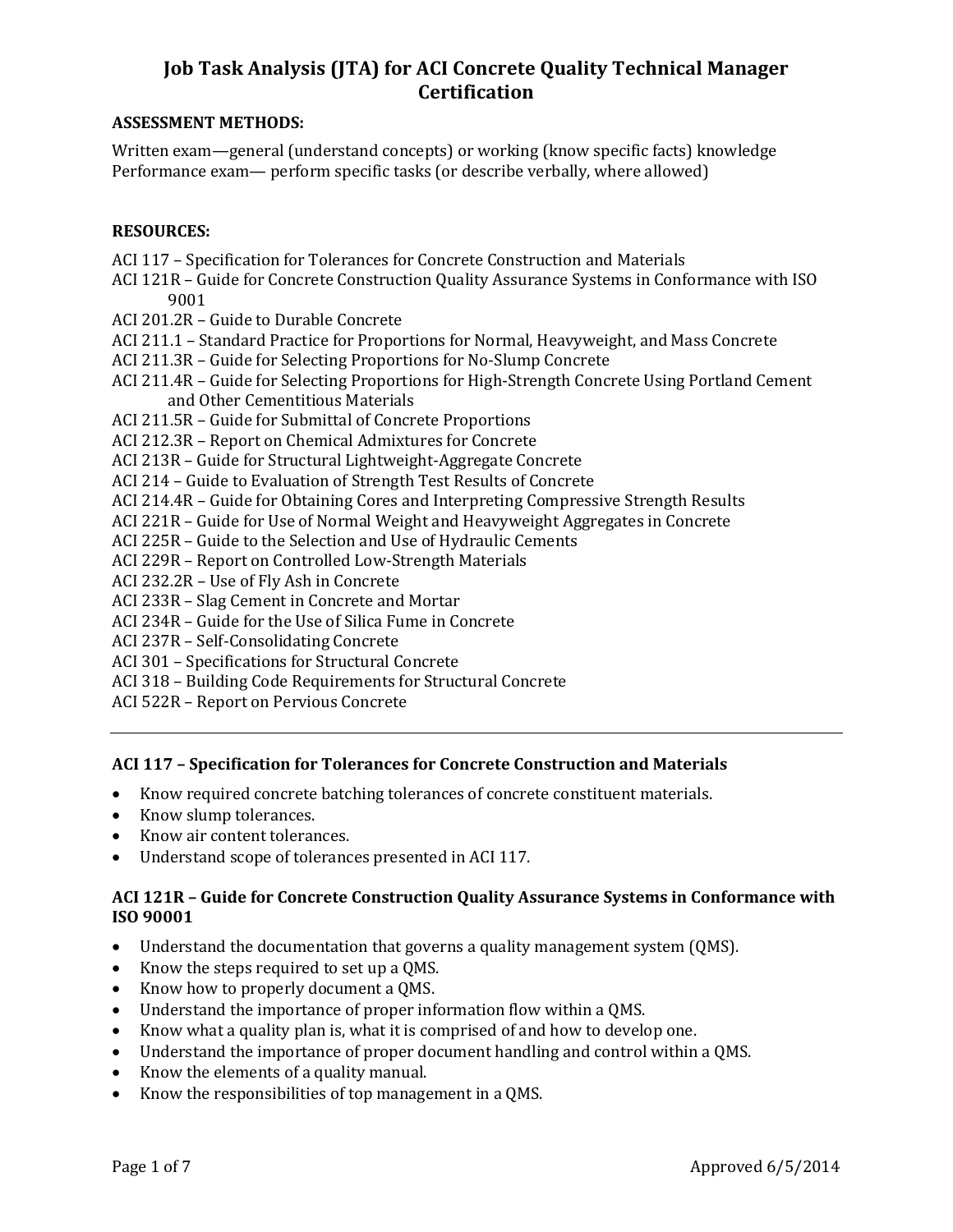- Know the key elements of, and how to develop a quality policy.
- Understand the importance of, and how to set realistic quality objectives.
- Understand the key steps of project planning.
- Understand the importance of setting and communicating responsibilities.
- Understand the importance of maintaining consistent, complete, and timely communications.
- Know the importance of, and how to conduct and document a review of a QMS.
- Understand the types of resources needed within a QMS and how to provide them.
- Understand the importance of training and competency assessment in a QMS.
- Understand the importance of monitoring (measuring and inspecting) suppliers' work product and operations.
- Understand the role and value of industry credentialing programs for personnel, products, and processes.
- Understand the importance of verifying all measurement tools are compliant with calibration requirements.
- Understand the importance of, and how to conduct an internal audit of the QMS.
- Understand the importance of data analysis in determining compliance and mitigation of nonconformance.
- Understand the need for continuous improvement (corrective and preventative action).

## **ACI 201.2R – Guide to Durable Concrete**

- Understand porosity and permeability and their effect on the durability of concrete.
- Understand the effects of proportioning, mixing, placing, and consolidation on concrete durability.
- Understand the effects of concrete constituent materials quality and properties on concrete durability.
- Understand the effects of finishing and curing on concrete durability.
- Understand the effects of freezing and thawing on fresh concrete.
- Understand what may be done to mitigate damage to concrete caused by freezing and thawing.
- Understand the difference between entrained air and entrapped air in concrete.
- Understand what can decrease entrained air.
- Understand how design and maintenance can have an effect on concrete durability.
- Understand what D-cracking is, how it is identified, and how it may be mitigated.
- Understand what alkali-aggregate reaction (AAR) is, how it is identified, and how it may be mitigated.
- Understand the various types of chemical attack, how they are identified, and how they may be mitigated.
- Understand what causes metals embedded in concrete to corrode, and how corrosion may be mitigated.
- Understand what can affect concrete's resistance to abrasion, and how to increase abrasion resistance.
- Understand micro- and macro-texture of concrete surfaces and their effect on skid resistance.

## **ACI 211.1 – Standard Practice for Proportions for Normal, Heavyweight, and Mass Concrete**

- Know concrete's basic constituent materials and their behavior in concrete in the plastic and hardened state.
- Know the physical properties of concrete in the plastic and hardened state and how they may be adjusted.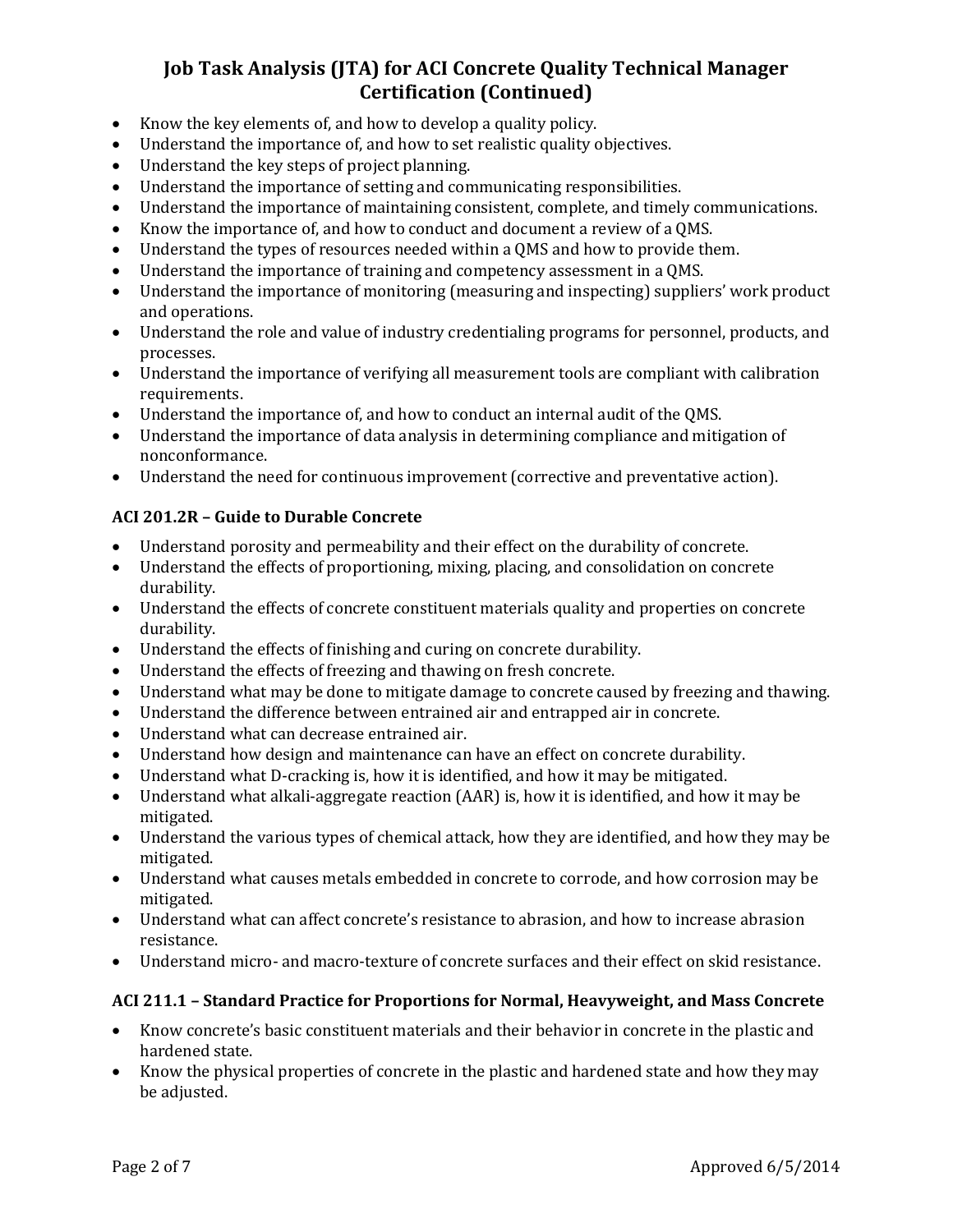- Know the potential effects of admixtures and supplementary cementitious materials (SCMs) on the basic material proportions and concrete properties.
- Understand the interactions between the various admixtures and SCMs.
- Know how the project specifications may affect proportioning decisions.
- Understand how project-specific conditions may affect proportioning decisions.
- Understand the importance of verifying a mix through the testing of trial batches.
- Know how to convert a water/cement ratio to a mass or volume of water for a mix.
- Know how to calculate cementitious materials content for a mix.
- Know how to estimate coarse and fine aggregate content for a mix.
- Know how to adjust the mix to account for aggregate moisture.
- Know what tests to conduct on the trial batches and how to interpret the results.
- Understand the importance of maintaining workability and finishing properties, and minimizing segregation.
- Know how to adjust a trial batch to achieve desired plastic and hardened concrete properties.

## **ACI 211.3R – Guide for Selecting Proportions for No-Slump Concrete**

- Know the typical applications for no-slump concrete and how the application may affect proportioning .decisions
- Know the tests and devices that are used to measure the consistency of no-slump concrete.
- Know what methods of consolidation are suitable for use on no-slump concrete.
- Know how to estimate the quantity of coarse aggregate if no investigative data is available.

## **ACI 211.4R – Guide for Selecting Proportions for High-Strength Concrete Using Portland Cement and Other Cementitious Materials**

- Understand how the ingredients of high-strength (HS) concrete typically differ from normalstrength concrete.
- Understand the criteria that identifies HS concrete.
- Understand that HS concrete typically develops strength slower than normal strength concrete.
- Know how to consider the required average compressive strength when proportioning HS concrete.
- Know what other properties of fresh and hardened concrete may influence the proportioning of HS concrete.
- Understand chemical and physical properties of cementitious materials and their impact on HS concrete.
- Understand ternary and quad blend mix designs and be able to define them.
- Knowledge of aggregates and gradation optimization and the impact on HS concrete.
- Knowledge of admixtures, cement-admixture interactions, and incompatibilities.

## **ACI 211.5R – Guide for Submittal of Concrete Proportions**

- Know how to read and interpret submittal documents relative to materials used in submitted mix design.
- Know proper submittal procedures.
- Know how to present documentation of trial batches and related compressive strength.
- Know how to present past performance of proposed concrete mix (Field report).
- Know how to navigate the process of resubmittals, compliance, and transmittals.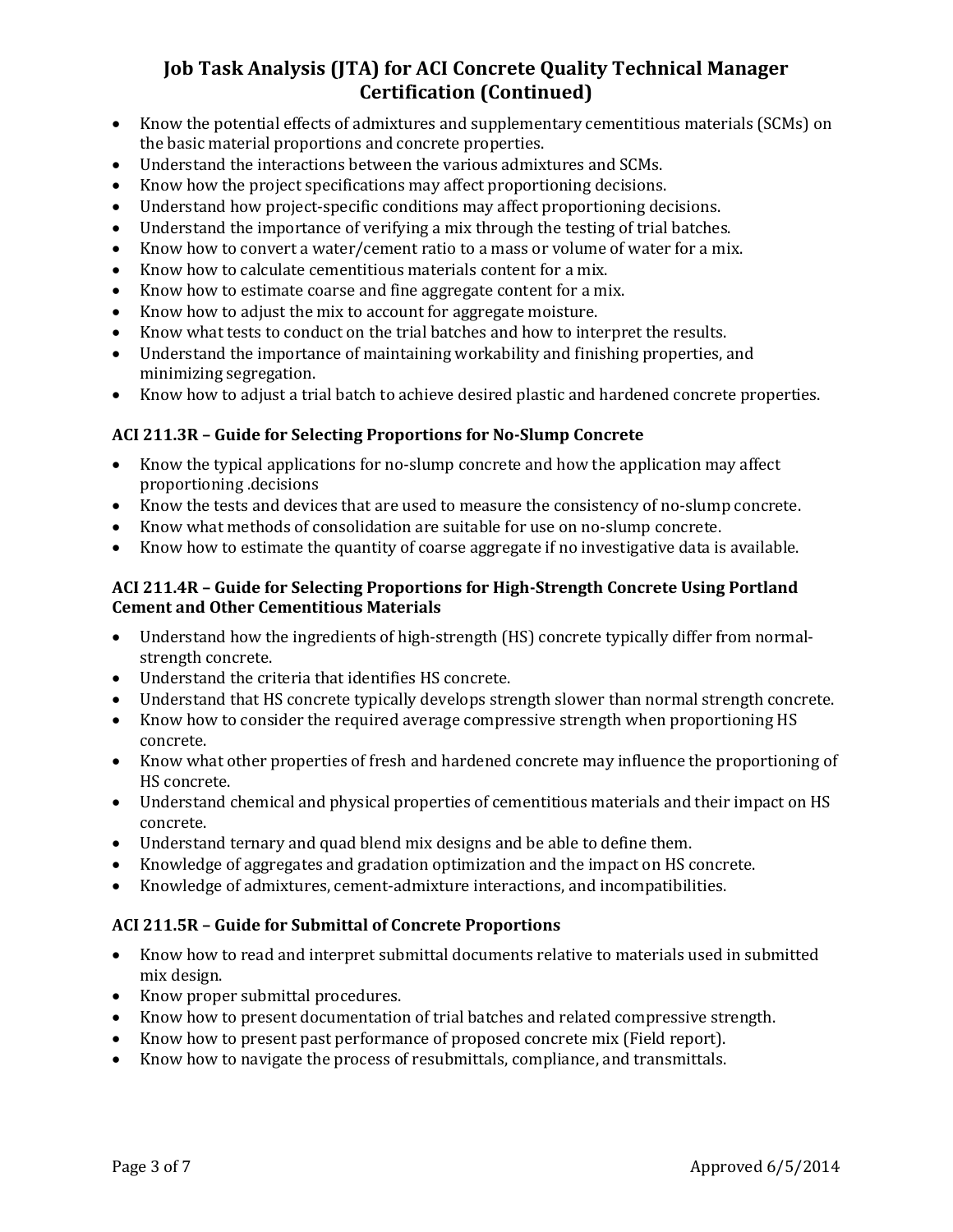## **ACI 212.3R – Report on Chemical Admixtures for Concrete**

- Know the different types of admixtures, their use, effect, and benefits.
- Know how to read and understand specifications for admixtures (C494 and C260).
- Understand the cost effectiveness of admixture use.
- Know how admixtures interact: compatibility and incompatibility.
- Understand how admixture dispensing systems operate at concrete making facilities.
- Know how admixture dispensing systems are maintained and calibrated.

## **ACI 213R – Guide for Structural Lightweight-Aggregate Concrete**

- Know the types of lightweight aggregates (natural and man-made).
- Know dry-loose bulk density, relative density, and saturated surface-dry (SSD).
- Know the types of lightweight concretes (LWC): structural, masonry, and insulating.
- Know the properties of lightweight aggregate and their impact on concrete performance.
- Know absorption and its impact and ability to work with or compensate for highly-absorptive materials.
- Understand rate of absorption and its possible effect.
- Understand porosity of lightweight aggregates.
- Know unit weight and compressive strength requirements.
- Knowledge of density: equilibrium, oven dry, and fresh.
- Understand gradation requirements and impact on concrete performance.
- Understand mixture proportioning: all lightweight materials, and blends of normal and lightweight.
- Understand the difference between absolute volume and volumetric.
- Understand the properties of lightweight aggregate and its impact when pumping LWC.
- Know the general rules when proportioning a pumpable LWC mix.

## **ACI 214 – Guide to Evaluation of Strength Test Results of Concrete**

- Know the conditions that affect variations in strength.
- Know how to apply statistical analysis to strength data.
- Understand how various statistical values are calculated.

## **ACI 214.4R – Guide for Obtaining Cores and Interpreting Compressive Strength Results**

- Know how bleeding, consolidation, curing, and microcracking can affect in-place concrete strength.
- Understand the importance of a sampling plan (locations and number of specimens).
- Understand the coring procedure and know the necessary equipment for coring.
- Know what coring procedures can negatively impact the test results.
- Know proper procedures related to testing concrete cores (ASTM C42).
- Understand the purpose and application of core strength correction factors (ASTM C42).
- Know the impact of moisture condition on test results.
- Understand ACI 318 and project specifications criteria related to core test results for lowstrength concrete investigations.

## **ACI 221R – Guide for Use of Normal Weight and Heavyweight Aggregates in Concrete**

 Understand the difference between crushed and natural aggregates relative to performance in concrete.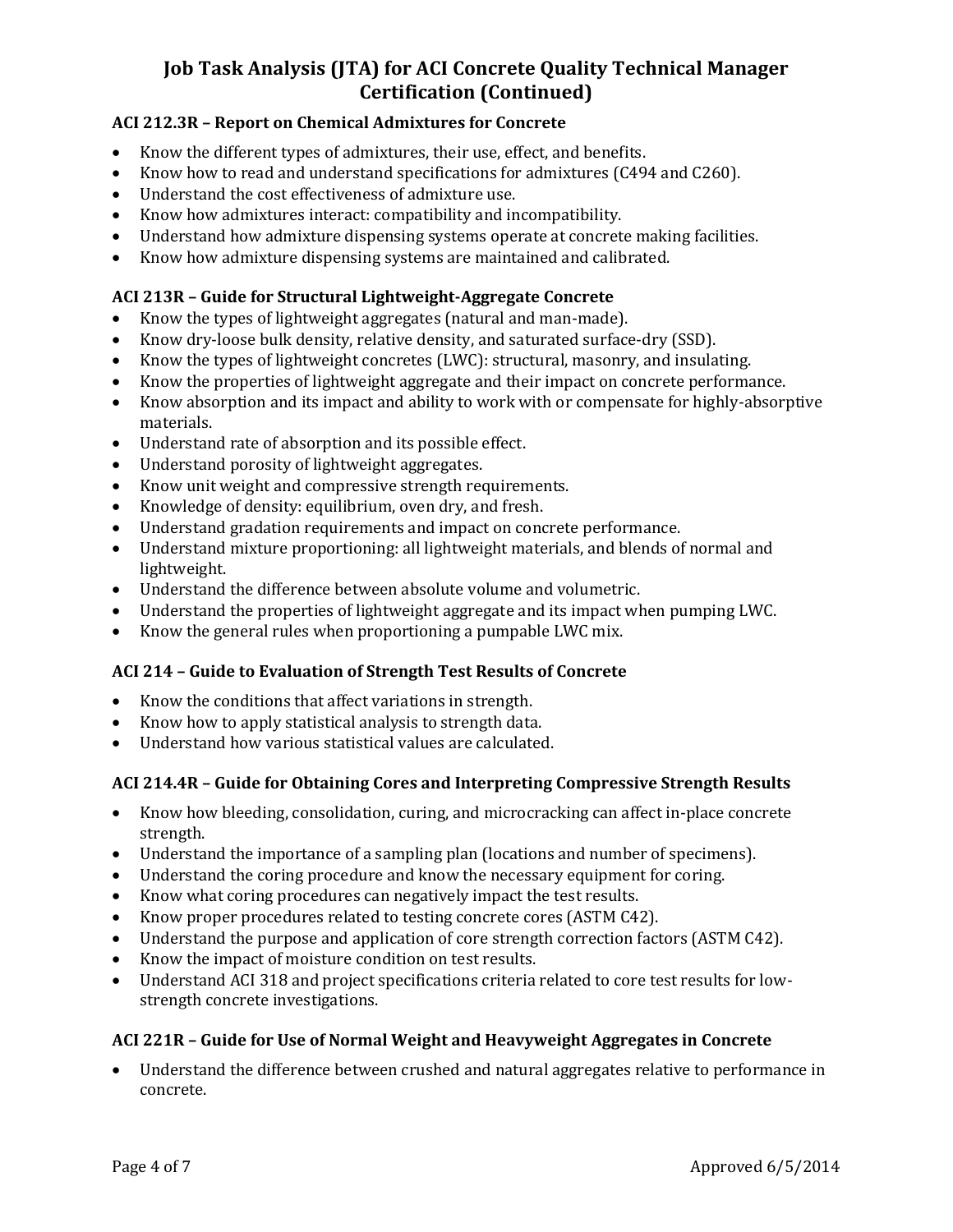- Know aggregate tests and specifications.
- Understand the purpose and application of ASTM C33: aggregates for use in concrete.
- Know how to properly obtain samples and prepare sampling plans.
- Understand aggregate properties that can impact fresh concrete properties.
- Understand aggregate properties and how they can impact hardened concrete performance.
- Understand how processing and handling aggregates can affect fresh and hardened concrete properties.

## **ACI 225R – Guide to the Selection and Use of Hydraulic Cements**

- Know the different types of Portland cements.
- Know the different types of blended cements.
- Understand ASTM Specifications C150, C595, and C1157.
- Know the uses of special purpose cements.
- Possess a general understanding of cement chemical and physical properties.
- Understand how chemical admixtures and SCMs can influence cement performance.
- Possess a general understanding of thermal properties of cement (heat of hydration).
- Know cement characteristics that could impact placement of concrete (setting time and fineness).
- Be familiar with cement-aggregate interactions: alkali-silica reactions (ASR), alkali-aggregate reactions (AAR), and alkali-carbonate rock reactions (ACR).
- Know the important factors regarding storage and delivery of cement.
- Know procedures for sampling and testing cement for conformance to specifications.
- Know how to read and comprehend a cement mill report.

## **ACI 229R – Report on Controlled Low-Strength Materials**

- Know the applications for and desirable properties of controlled low-strength materials (CLSM).
- Understand the differences between CLSM and soil-cement.
- Know the typical constituent materials used in conventional CLSM.
- Know how standard materials may be used in CLSM.
- Know how to address the use of non-standard materials in CLSM.
- Understand the typical mix proportions used in CLSM.
- Know the methods of mixing, transporting, and placing CLSM.
- Know what factors must be considered when developing a quality-control (QC) program for CLSM.
- Know what standard tests may be used to measure the plastic and hardened properties of CLSM.
- Understand the properties and applications of low-density CLSM (LD-CLSM).

#### **ACI 232.2R – Use of Fly Ash in Concrete**

- Know what fly ash is and understand the differences between the different classes.
- Know the reasons why fly ash is used in concrete.
- Know how fly ash affects the fresh and hardened properties of concrete.
- Know what ASTM Standards are applicable to fly ash.
- Understand how different sources of fly ash produced in different ways can vary in chemical composition.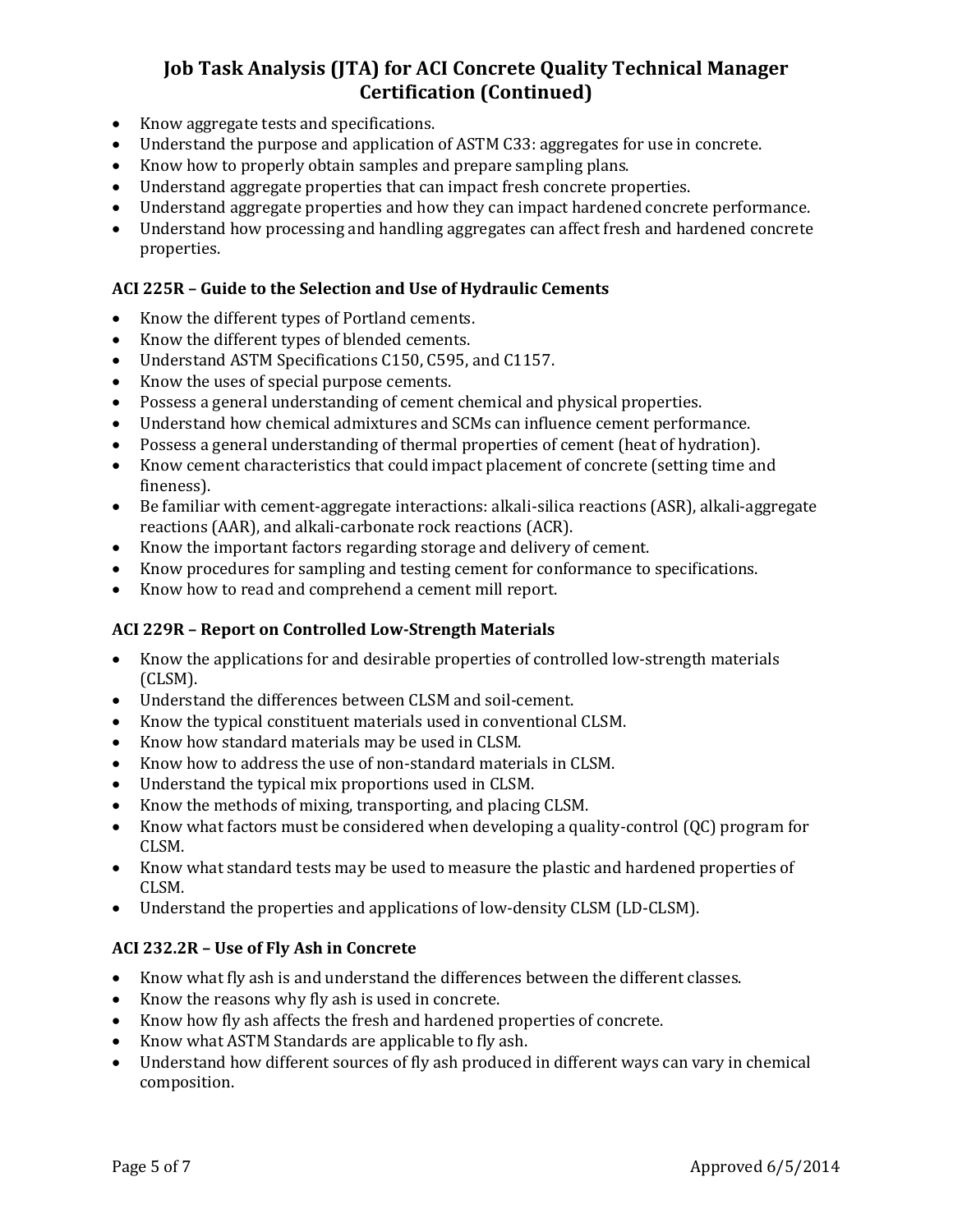- Understand how the chemical and physical composition of fly ash affects its performance in concrete.
- Know how concrete is proportioned with fly ash.
- Know how fly ash is sampled and tested.
- Understand what high volume fly ash concrete is, what unique properties it has, and in what applications it is used.
- Understand fly ash's role in high performance concrete.
- Know how fly ash is stored and batched.

## **ACI 233R – Slag Cement in Concrete and Mortar**

- Know what slag cement is.
- Know the reasons why slag cement is used in concrete.
- Know how slag cement affects the fresh and hardened properties of concrete.
- Understand which ASTM Standards are applicable to slag cement.
- Know the factors that influence the cementitious properties of slag cement.
- Understand how concrete is proportioned with slag cement.
- Know how slag cement is stored, handled, and batched.

## **ACI 234R – Guide for the Use of Silica Fume in Concrete**

- Know what silica fume is.
- Know the applications of silica fume in concrete.
- Know how silica fume affects the fresh and hardened properties of concrete.
- Understand which ASTM Standards are applicable to silica fume.
- Know the factors that influence the cementitious properties of silica fume.
- Understand how concrete is proportioned with silica fume.
- Know how silica fume is stored, handled, and batched.

## **ACI 237R – Self-Consolidating Concrete**

- Know what self-consolidating concrete is.
- Know the advantages of and applications for self-consolidating concrete.
- Understand the properties of fresh and hardened self-consolidating concrete.
- Know what test methods apply to self-consolidating concrete.
- Understand how proportions are selected for self-consolidating concrete.
- Know what production issues can affect the properties of self-consolidating concrete.
- Understand how self-consolidating concrete is transported, placed, and finished.

## **ACI 301 – Specifications for Structural Concrete**

- Know the concrete mixture proportions submittals process.
- Know concrete materials requirements and limits.
- Understand performance and design requirements.
- Understand durability exposure requirements.
- Understand temperature requirements.
- Know standard deviation.
- Know how to establish required strength (f'cr).
- Understand the requirements of ASTM C94.
- Understand handling, placing, and construction.